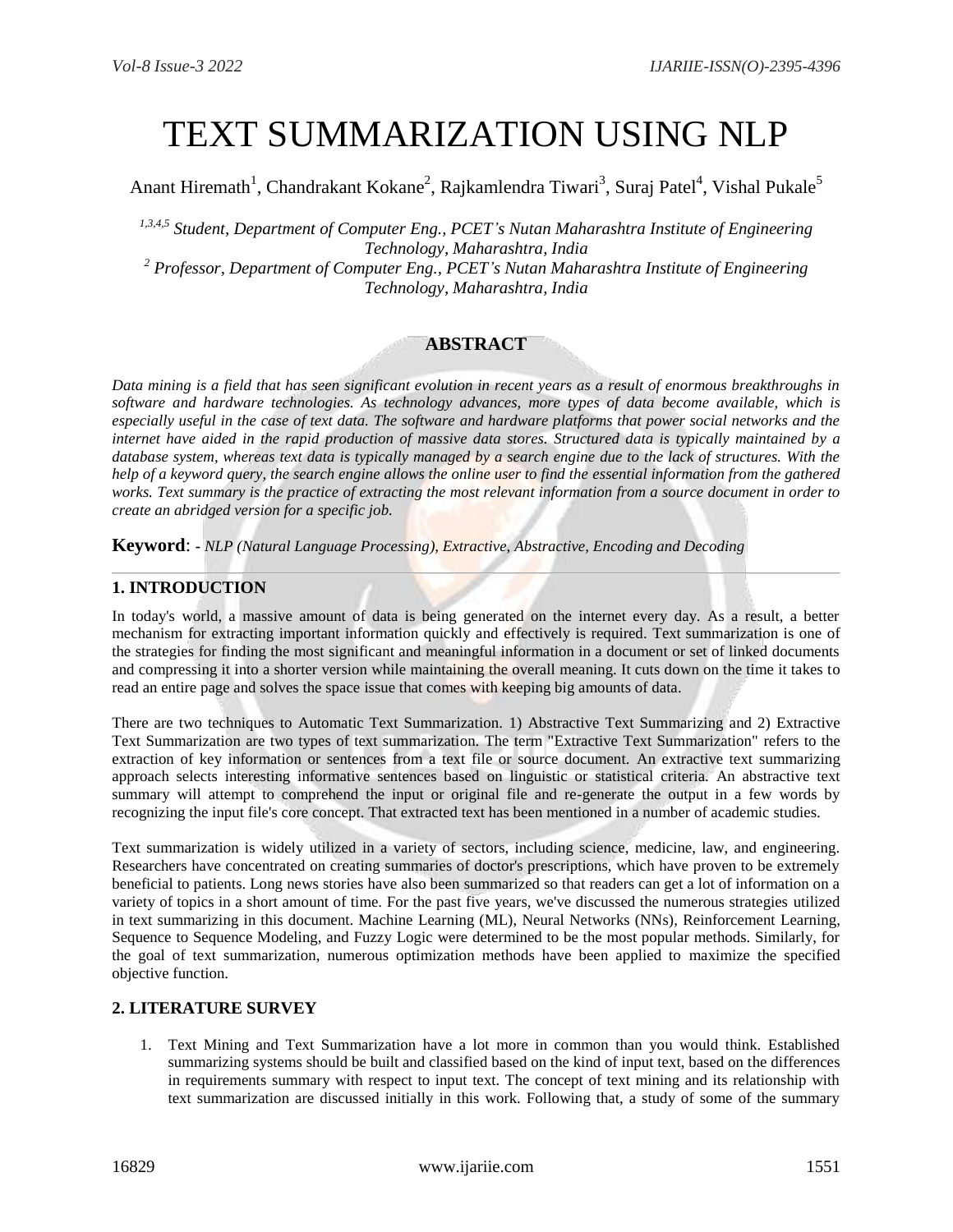methodologies and their key parameters for extracting dominant phrases was conducted, as well as the main stages of the summarizing process and the most critical extraction criteria. Finally, the most basic proposed evaluation methods are taken into account.

- 2. Text summarizing techniques have been altered by the use of linguistics to advanced machine learning models; this work investigates summarization approaches as well as contemporary state-of-the-art models for single and multi-document summary. This survey aims to conduct a comprehensive investigation using machine learning, modern graph and evolutionary based methods, from feature representation to sentence selection and summary creation. The whole study will assist researchers in properly handling enormous amounts of data while developing effective Natural Language Processing apps. Finally, this research identifies common abstractive mechanisms and observations that will be useful in the research.
- 3. A novel statistical strategy for extracting text summarization on a single document is demonstrated in this research. The method of sentence extraction is provided, which gives the idea of the input text in a concise way. Sentences are graded by assigning weights to them and then ranking them according to those weights. Highly scored sentences are taken from the input document, allowing it to extract essential sentences that lead to a high-quality summary of the input material, which may then be saved as audio.
- 4. This paper discusses numerous methods for generating summaries of large books. Various articles have been examined for distinct text summarizing approaches that have been employed in the past. Abstractive (ABS) or Extractive (EXT) summaries of text documents are the most common outputs of the methods presented in this study. Techniques for query-based summarization are also presented. The majority of the work is devoted to the structured and semantic approaches to text document summarization. The CNN corpus, DUC2000, single and multiple text documents, and other datasets were utilized to test the summaries produced by these models. We investigated these strategies, as well as their trends, accomplishments, previous work, and future potential in text summarization and other domains.
- 5. The suggested system primarily focuses on scraping data from websites and presenting a summary as well as keywords from the information taken from multiple websites, allowing the user to choose their preferred website. Starting with data extraction from a website link, removing outliers and irrelevant information, emphasizing the importance of particular data extracted from the website, and creating a summary of the extracted data, the proposed system for text summarization and keyword extraction goes through a series of steps. Natural language processing is required for the selection of relevant information from the extracted data.

The suggested software assists users in reducing their browsing time by providing a summary compiled from several website links and documents.

## **3. SYSTEM OVERVIEW**

A summary is a text created from one or more texts that provides a major amount of the information contained in the original text and is less than half the length of the original text. Text summarizing is the process of extracting the most significant information from a source (or sources) in order to create an abridged version for a certain user (or users) and task (or tasks). Automatic Text Summarization is what we term it when this is done by a computer, i.e., automatically. Despite the fact that text summarizing has typically concentrated on text input, multimedia material such as photos, video, or music, as well as on-line information or hypertexts, can also be used as input to the summary process. Furthermore, we can discuss summarizing a single paper or a number of them. The technique is called as Multi-document Summarization (MDS) in this situation, and the source documents might be in a single language (monolingual) or multiple languages (translingual or multilingual).

## **4. SYSTEM ARCHITECTURE**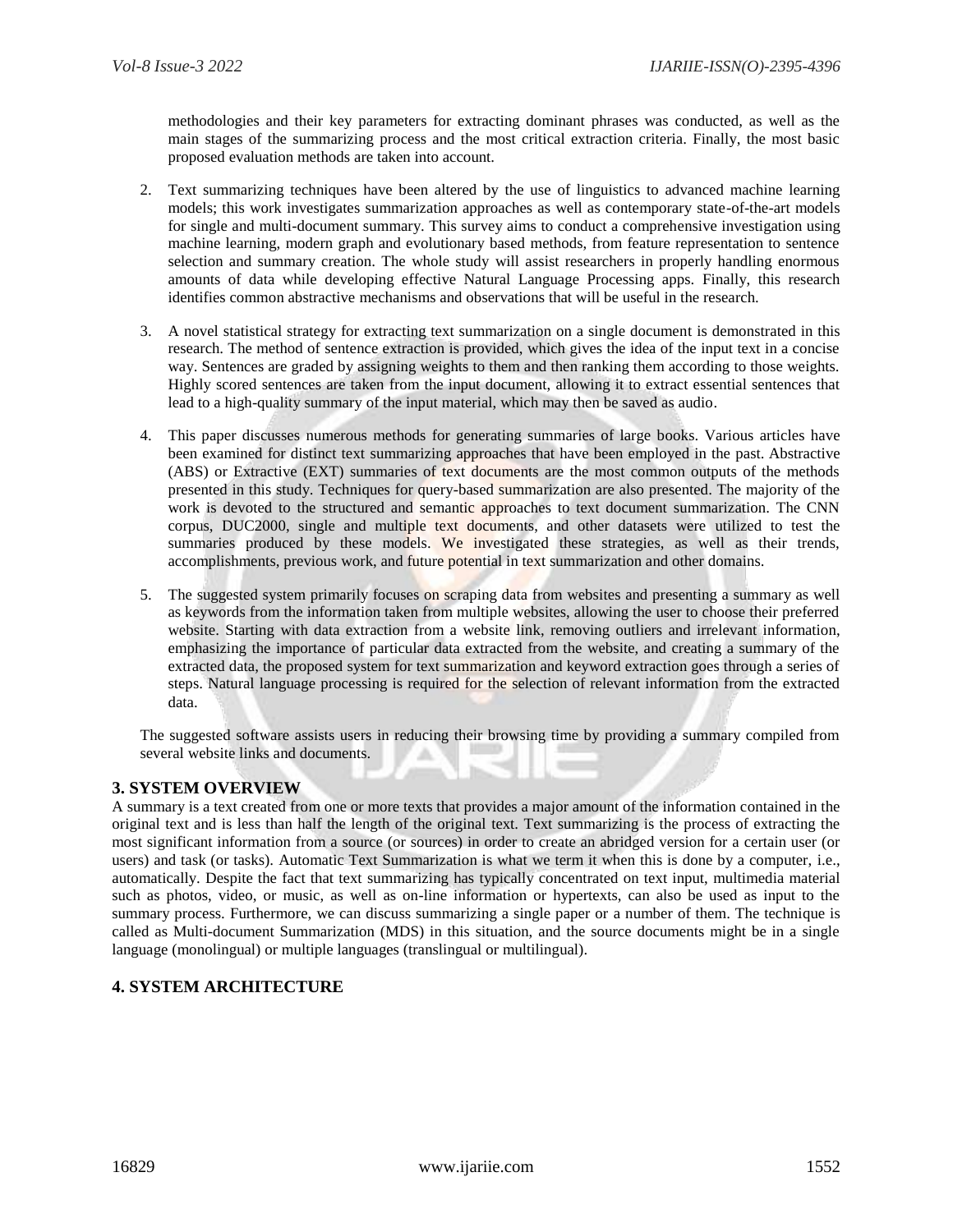

#### **4.1 GUI**

The GUI (Graphical User Interface) is the user interface via which the user will login and submit his text. The GUI provides a user interface for interacting with the database. It serves as a connector and communicator, connecting the database and facilitating data flow between the GUI and the database.

#### **4.2 PROCESSING BLOCK**

The processing block is where our project's actual processing takes place. This block connects the GUI to the database, acting as both a connector and a communicator. It connects the database and facilitates data flow between the GUI and the database. Its primary goal is to process information from text of user in order to save it in a structured format and database. After storing this data, the system will generate an output via a web application.

#### **4.3 DATABASE**

The database responsible for data storage. This layer holds all of the required for the project's processing. The information received from the user in the text format.

## **5. PSEUDO CODE**

#### **5.1 STOPWORD REMOVAL**

Define**:** List of stopword removal

For  $i = 1$  to Number\_of\_words\_in\_the\_document do

For  $j = 1$  to Number\_of\_words\_in\_stopwords\_list do

#### If

 $words(i) == stopwords(i)$ 

#### **THEN**

Eliminate Words (i)

#### End If

#### **5.2 TOKENIZATION**

1. procedure PROFILE (text File)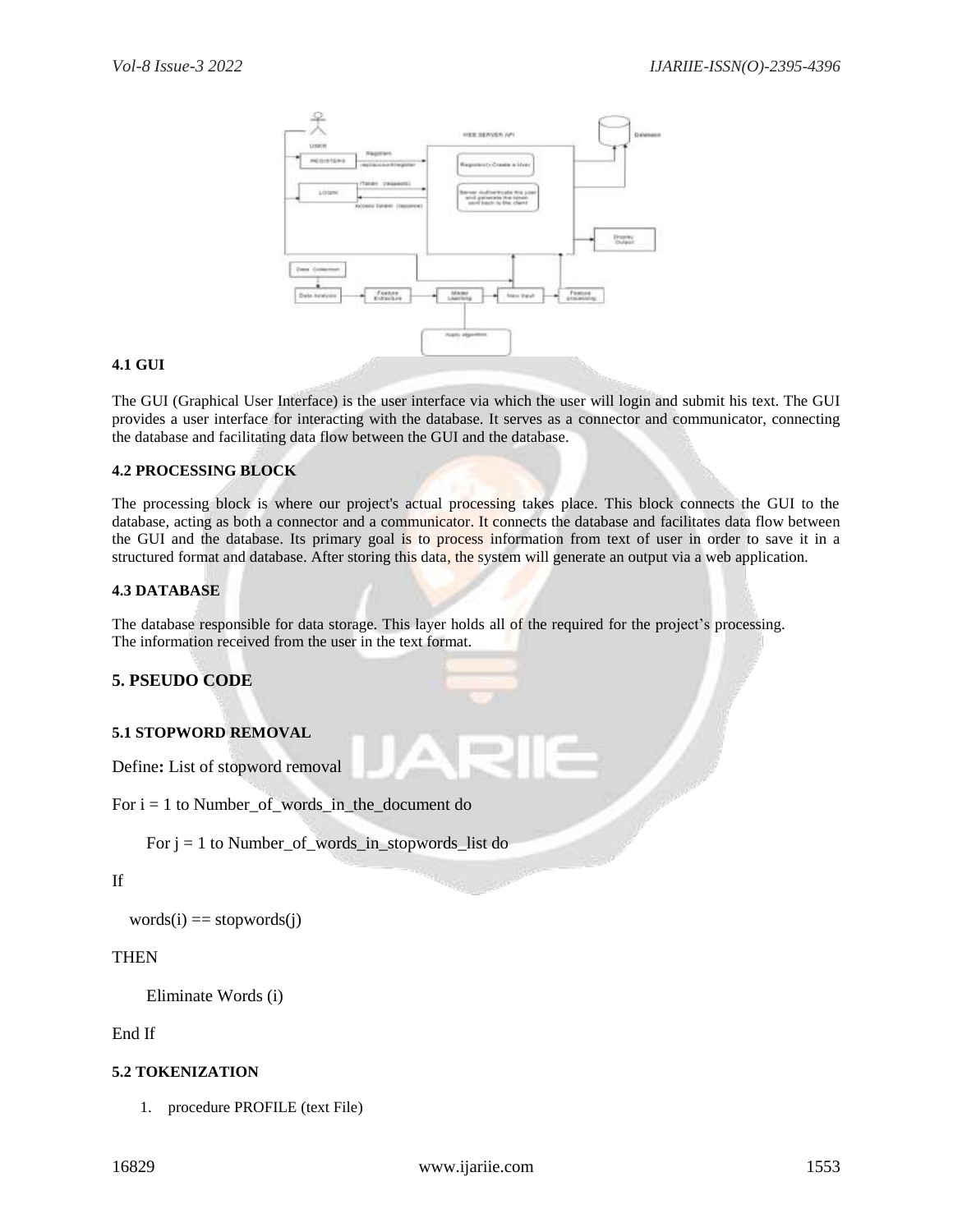- 2. tokens = tokenize (textFile);
- 3. for all tk  $\epsilon$  tokens do
- 4.  $score = TF DF(tk);$
- 5. wordVector.put(tk, score);
- 6. categories  $Vectors = load Vectors$ ;
- 7. for all ca in cate Vecotrs do
- 8. similarity =  $cosineSimilarity(ca, wordVector);$
- 9. profile.put(ca.name, similarity);
- 10. save profile;

#### **5.3 TFIDF**

- 1. procedure PROFILE(text File)
- 2. tokens = tokenize(textFile);
- 3. for all tk  $\epsilon$  tokens do
- 4.  $score = TF IDF(tk)$ :
- 5. wordVector.put(tk, score); calculate ifidf for all words,
- 6. categoriesVecotrs = loadCategoryVectors();
- 7. for all ca  $\epsilon$  categories Vecotrs do
- 8. similarity =  $cosineSimilarity(ca. wordVector);$
- 9. profile.put(ca.name, similarity)

## **6. FLOWCHART**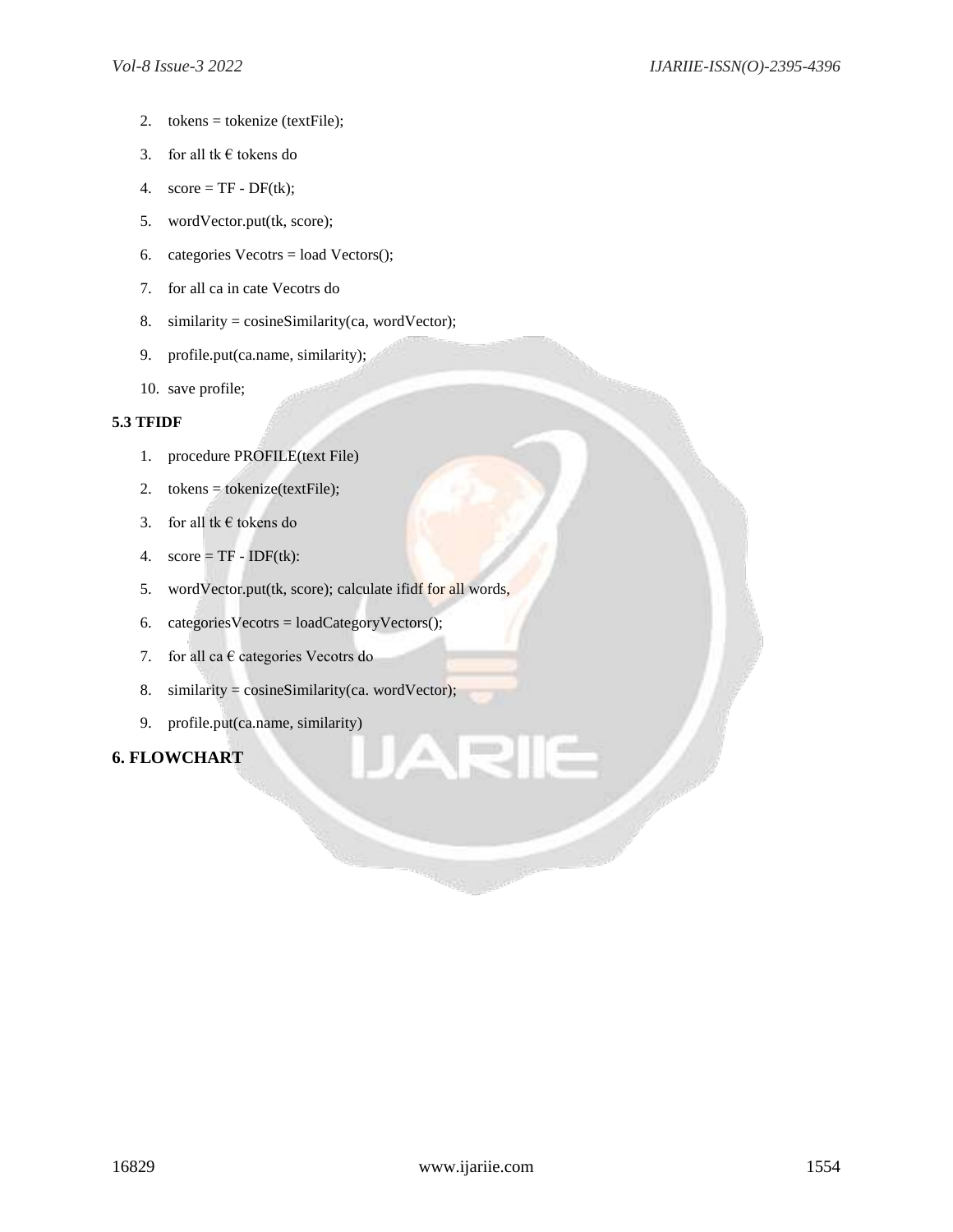

Text summarizing presents a number of issues, including text identification, interpretation, and summary generation, as well as analysis of the resulting summary. Identifying important phrases in the document and exploiting them to uncover relevant information to add in the summary are critical jobs in extractionbased summarizing.

The steps involved in creating the text summary are as follows:

Data cleansing, which includes the removal of special characters, numeric values, stop words, and punctuation. Tokenization – Tokenization is the process of creating tokens (Word tokens and Sentence tokens). Determine the frequency of each word. For each sentence, calculate the weighted frequency. Create a summary by selecting the top-weighted sentences.

## **7. CONCLUSION**

Automatic text summarization is a method that allows individuals to achieve a quantum leap in productivity by reducing the sheer volume of information they encounter on a daily basis. This not only allows people to reduce the amount of reading they must do, but it also allows them to read and comprehend previously neglected literary works. Text summarizing is a rapidly growing area, with specialized tools being created to handle increasingly concentrated summary jobs. Users are expanding the use case of this technology as open-source software and word embedding packages become more widely available.

## **8. FUTURE WORK**

Because the suggested approach does not require a knowledge basis, it can be used to summarize articles from a wide range of topics, including politics, sports, current events, and finance. It does, however, result in a tradeoff between domain independence and a knowledge-based summary, which would provide facts in a more humanfriendly format. This work could be used to make data available on the go on a mobile network by shortening the words generated by our algorithm and then shortening them again. To achieve this goal, a variety of NLP-based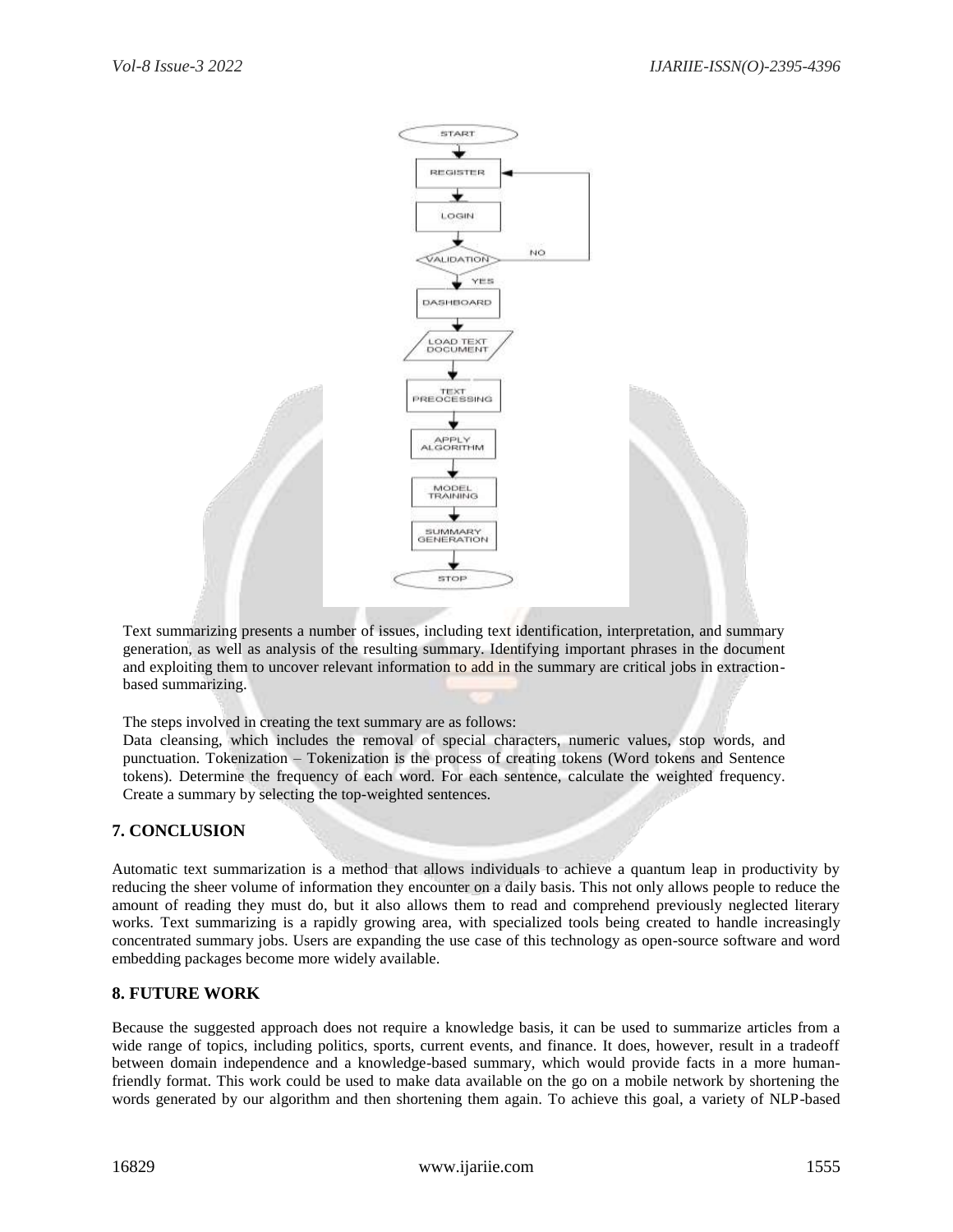algorithms can be deployed. As a result, we'd first create a summary by extracting sentences from multiple texts, and then use abstractive approaches to condense those sentences. This will guarantee that the summary presented is the most compact form possible in the mobile sector.

### **9. ACKNOWLEDGEMENT**

We would like to convey our heartfelt gratitude to our Department and Institution for providing an amazing academic atmosphere that enabled us to complete this project.

We are grateful to Mr. Chandrakant Kokane for assisting us in completing our assignment by providing us with important guidance and encouragement.

We would like to thank the teaching and non-teaching personnel of the Department of Computer Engineering at Nutan Maharashtra Institute of Engineering and Technology for their encouragement and assistance.

#### **10. REFERENCES**

[1]. Tomas Mikolov, Ilya Sutskever, Kai Chen, Greg Corrado, Jeffrey Dean," Distributed Representations of Words and Phrases and their Compositionality," arXiv:1310.4546v1 [cs.CL], 2013.

[2]. Tomas Mikolov, Kai Chen, Greg Corrado, Jeffrey Dean, "Efficient Estimation of Word Representations in Vector Space," arXiv:1301.3781v3 [cs.CL], 2013.

[3]. Shi Ziyan "The Design and Implementation of Domain-specific Text Summarization System based on Coreference Resolution Algorithm" 2010 Seventh International Conference on Fuzzy Systems and Knowledge Discovery.

[4]. Paul Gigioli, Nikhita Sagar, Anand Rao, Joseph Voyles "Domain-Aware Abstractive Text Summarization for Medical Document s" published during 2018 IEEE BIBM.

[5]. Niladri Chat terjee, Amol Mittal and Shubham Goyal's "Single Document Extractive Text Summarization Using Genetic Algorithms" (2012)

[6]. Amol Tandel, Brijesh Modi, Priyasha Gupta, Shreya Wagle and Sujata Khedkar's "Multi-document text summarization - A survey" 2016 International Conference on Data Mining and Advanced Computing (SAPIENCE).

[7]. Adit ya Jain, Divij Bhatia, Manish K T hakur's "Extractive Text Summarization using Word Vector Embedding" (2017).

[8]. Canasai Kruengkrai and Chuleerat Jaruskulchai "Generic Text Summarization Using Local and Global Properties of Sentences" (2003).

[9]. Nithin Raphal, Hemanta Duwarah and Philemon Daniel "Survey on Abstractive Text Summarization" 2018 International Conference on Communication and Signal Processing (ICCSP).